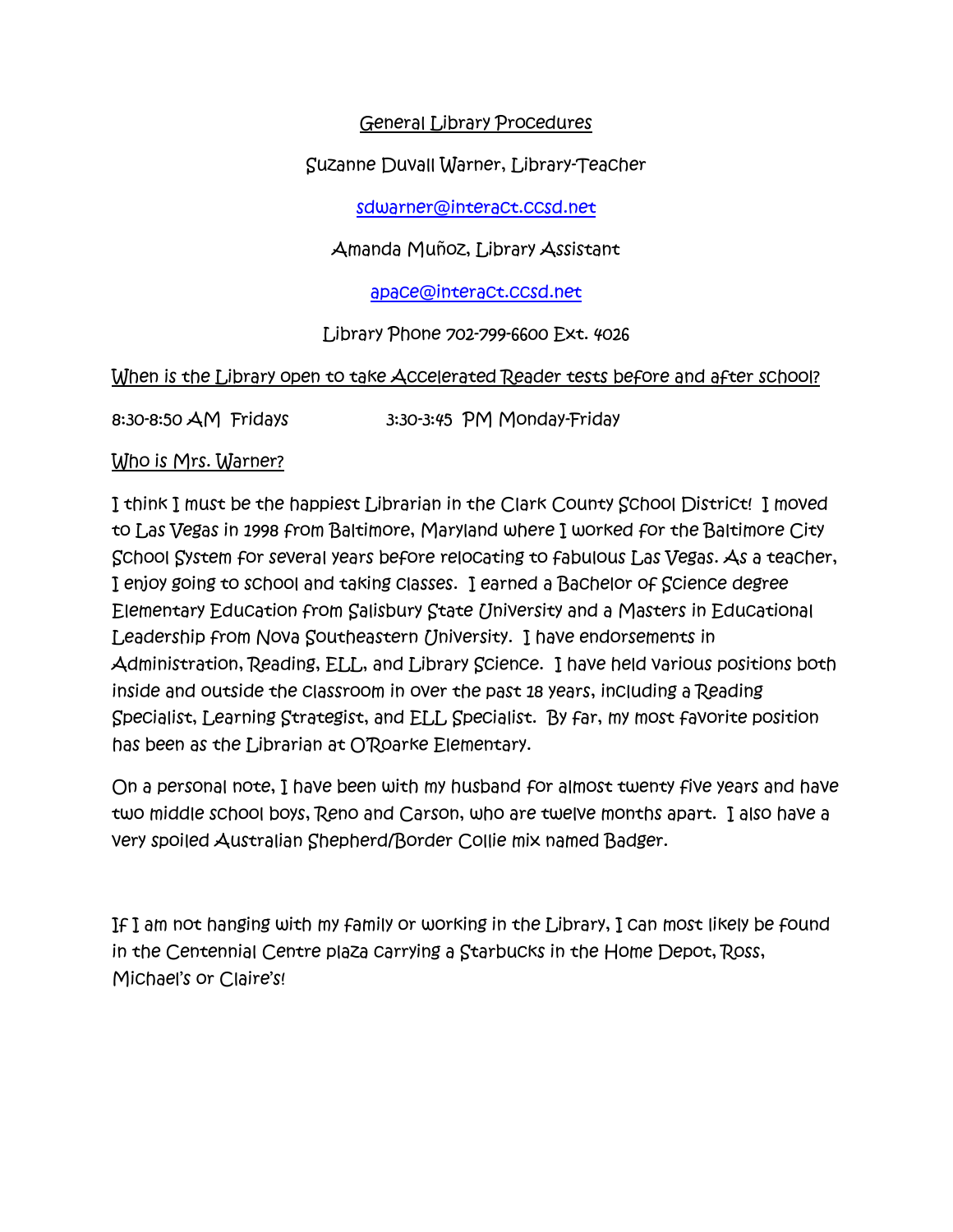#### What are the Rules of the Library?

Be respectful to yourself and others Treat materials with care Pay attention when you are asked to listen Be pleasant and think about the words you choose to use Use a shelf marker appropriately Be gentle when browsing for books on the shelf Return books on time, other patrons may want to check them out!

#### How should I treat the books/materials I borrow?

Treat books with respect by keeping them away from pets, water, & wondering little hands

Handle books gently

Do not allow anyone to write or color in the books

Do not pick off plastic film, labels, or color dots

#### What is Renaissance Learning?

For our school, Renaissance Learning consists of STAR. and Accelerated Reader (AR).

Here is a link to find out about these programs in more detail.

http://doc.renlearn.com/KMNet/R0054872491706A8.pdf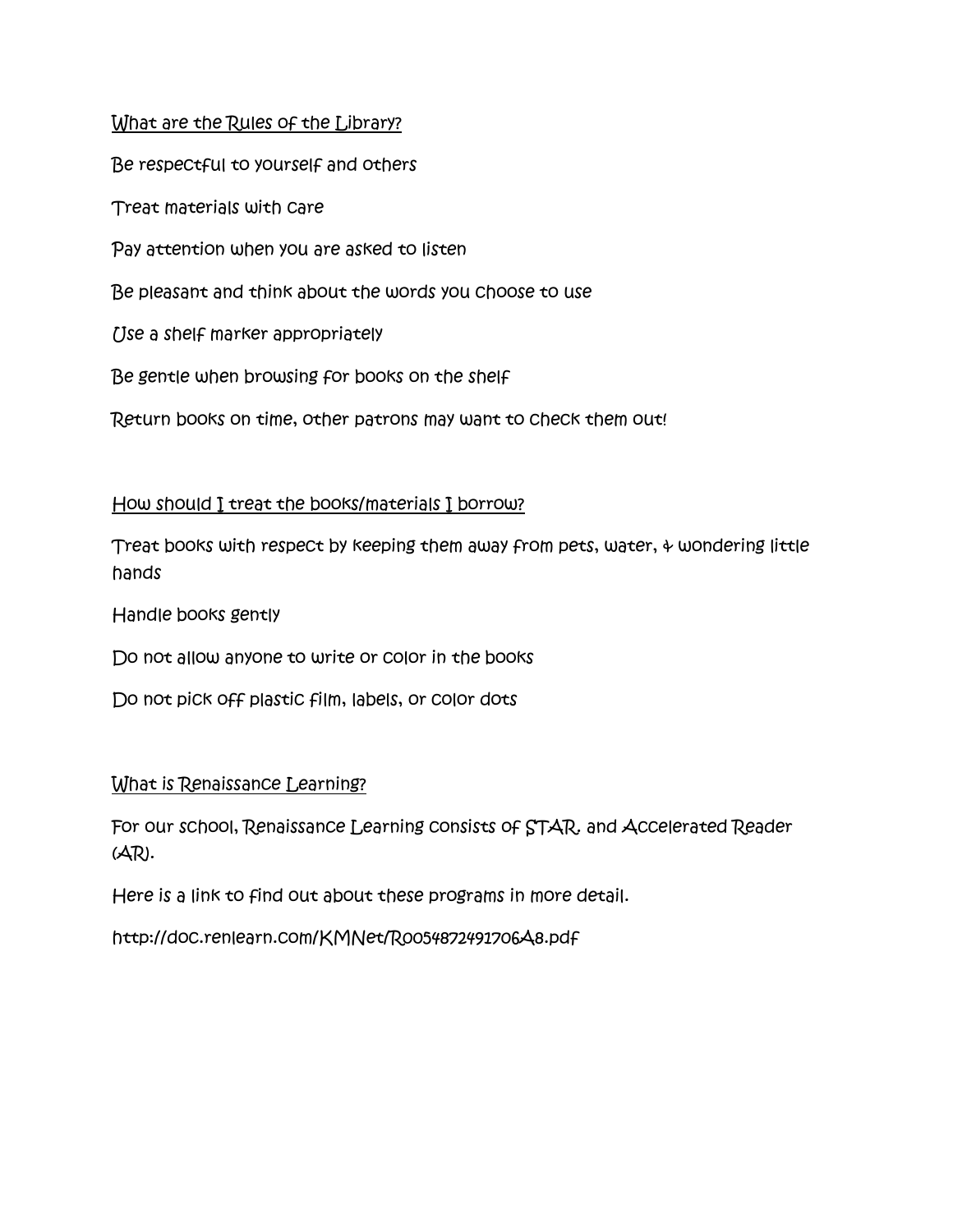# STAR

The STAR assessment will be given to students during Technology class, quarterly. Basically, this assessment will provide a comprehension range and a point goal for each student. Based on the student's results, each student will be assigned a colored dot(s) that aligns with our color-leveled books. Colored dots, representing the student's reading range will be put on each student's library card along with their quarterly goal. The dots will be updated based on each quarterly assessment. Once a color dot is earned, it will not be taken away throughout the year.

Accelerated Reader is a comprehension program that will allow students to earn points for each book they read. After reading a book, the student is encouraged to take a quiz. Students are rewarded for meeting both their comprehension and points goal at the end of each quarter.

# Student "Open" Library Times:

Students (Grades 1-5) are on a six day rotation where they will come to Library for a fifty minute block. If students need to return or exchange books outside of their scheduled Library time, they can ask their teacher to come in the morning from 9:15-10 or in the afternoon from 2:00-3:00 PM.

#### How many books can my child check-out?

Students usually check out two books each scheduled Library period, we ask that one must be within the students color range and the other can be a free choice within reason.

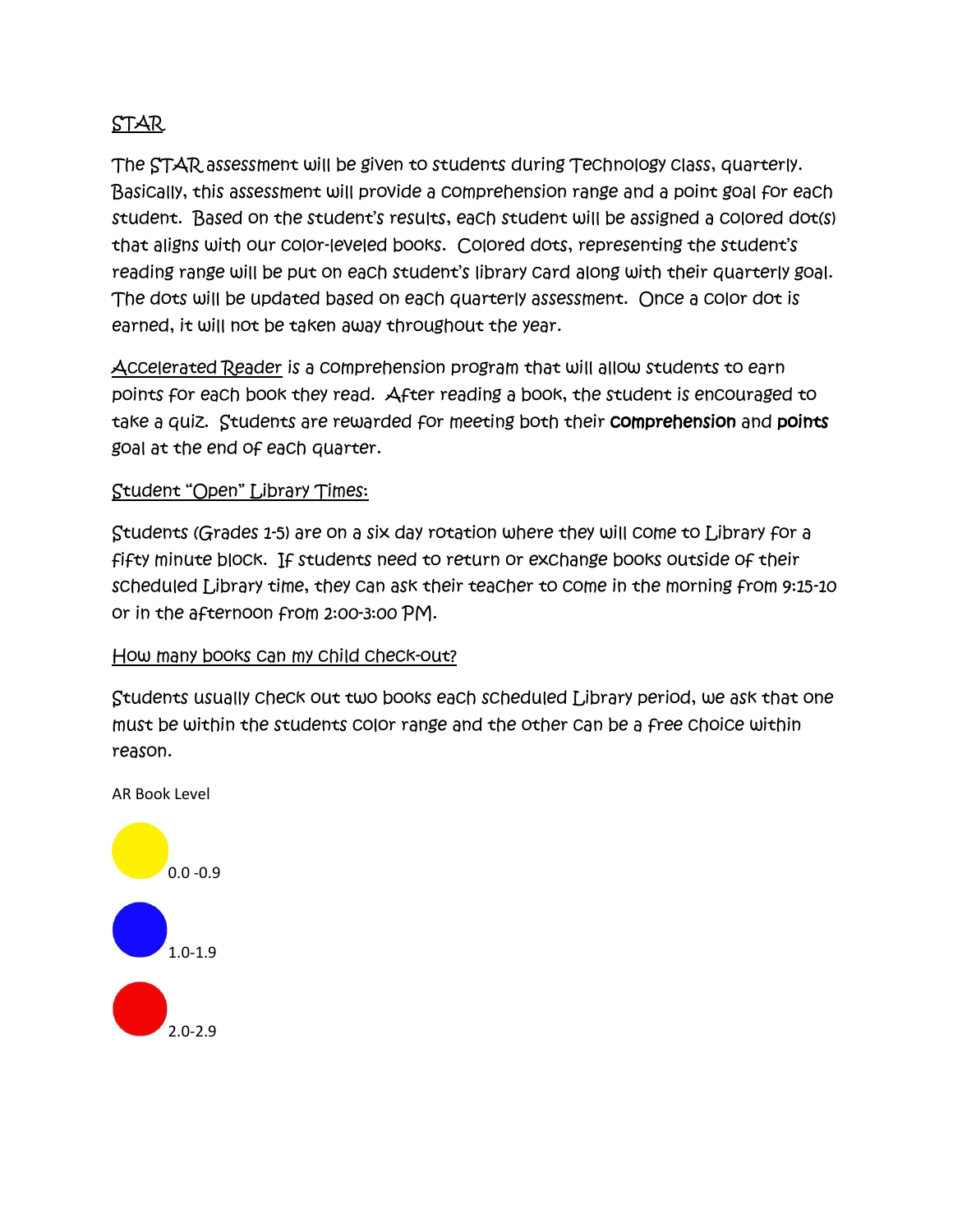

(Example: A 2.2 level would mean "second grade, second month of the instructional year")

Students are generally encouraged to check out two books within their range each Library period. Students can also renew books.

# Can I monitor my child's progress through STAR and AR?

Teachers can provide a copy of the results of each student's STAR assessment. Families can monitor the student's progress of AR by signing in to the student's account.

Download the "Accelerated Reader™ app. Your child's username is usually their first initial of their first name followed by the first four letters of their last name. In some cases, a "1" may be at the end if there is a student with the same last name and first initial. The password for each student in the school is their unique student number. If you have difficultly, contact your child's teacher or our library.

Here is the code specific to our school: 2492954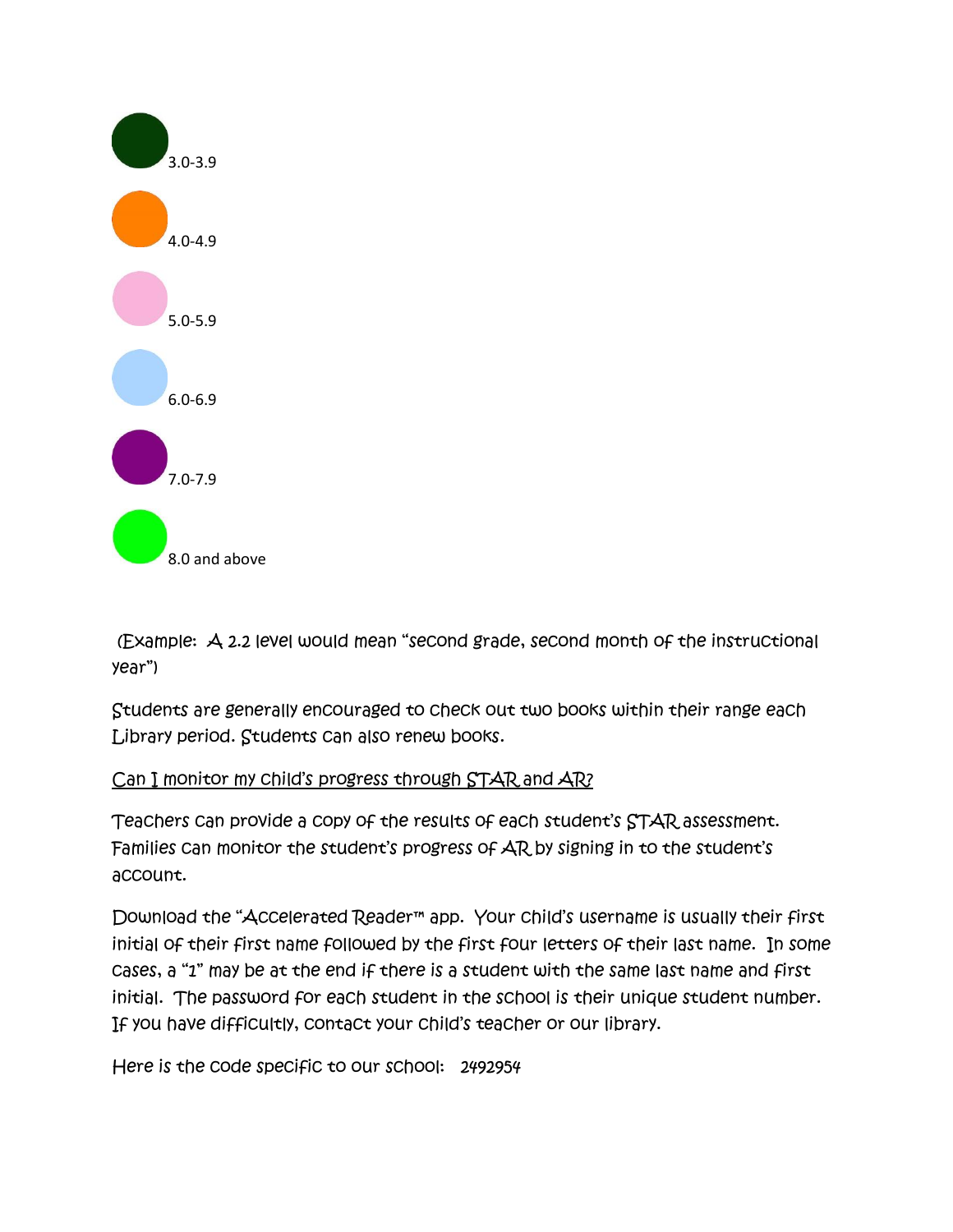The website address is:

# <https://hosted210.renlearn.com/2492954/>

You can track your child's point and comprehension progress at any time. Our comprehension goal is 85% while the point goal is based on each child's STAR assessment.

AR quizzes are only allowed to be taken at school from 8:30AM -4PM.

# AR Code of Conduct

Students are expected to be honest in their pursuit of attaining their AR comprehension and point goal. Failure to act ethically could result in forfeiting prizes and incentives through the Library.

#### Overdue/Lost Books

Books get lost and books get damaged! Overdue notices are sent out periodically to students. If a book is lost or damaged, please contact me via email [\(sdwarner@interact.ccsd.net\)](mailto:sdwarner@interact.ccsd.net) so we can work out any issues so that your child can continue to check out books without disruption.

#### Kindergarten Check Out

In late October, half day Kindergarten will start checking out paperback books during the school day. They will have an assigned "Book Bag" for their books.

#### Pencil Machine in the Library

There is a pencil vending machine in the library that sells various pencils for 25¢. Inside the machine, I have a few "prize" pencils that allow a student to earn a free book if they receive that random prize pencil. Students can use the machine at "Open" library times or during their check out.

#### Albertson's Key Tag Receipts

If students are interested in getting an extra book for checkout, they can turn in an Albertson's receipt showing they used a "Community Partners" card during their scheduled Library time.

#### What are the Apple Core Bookmarks?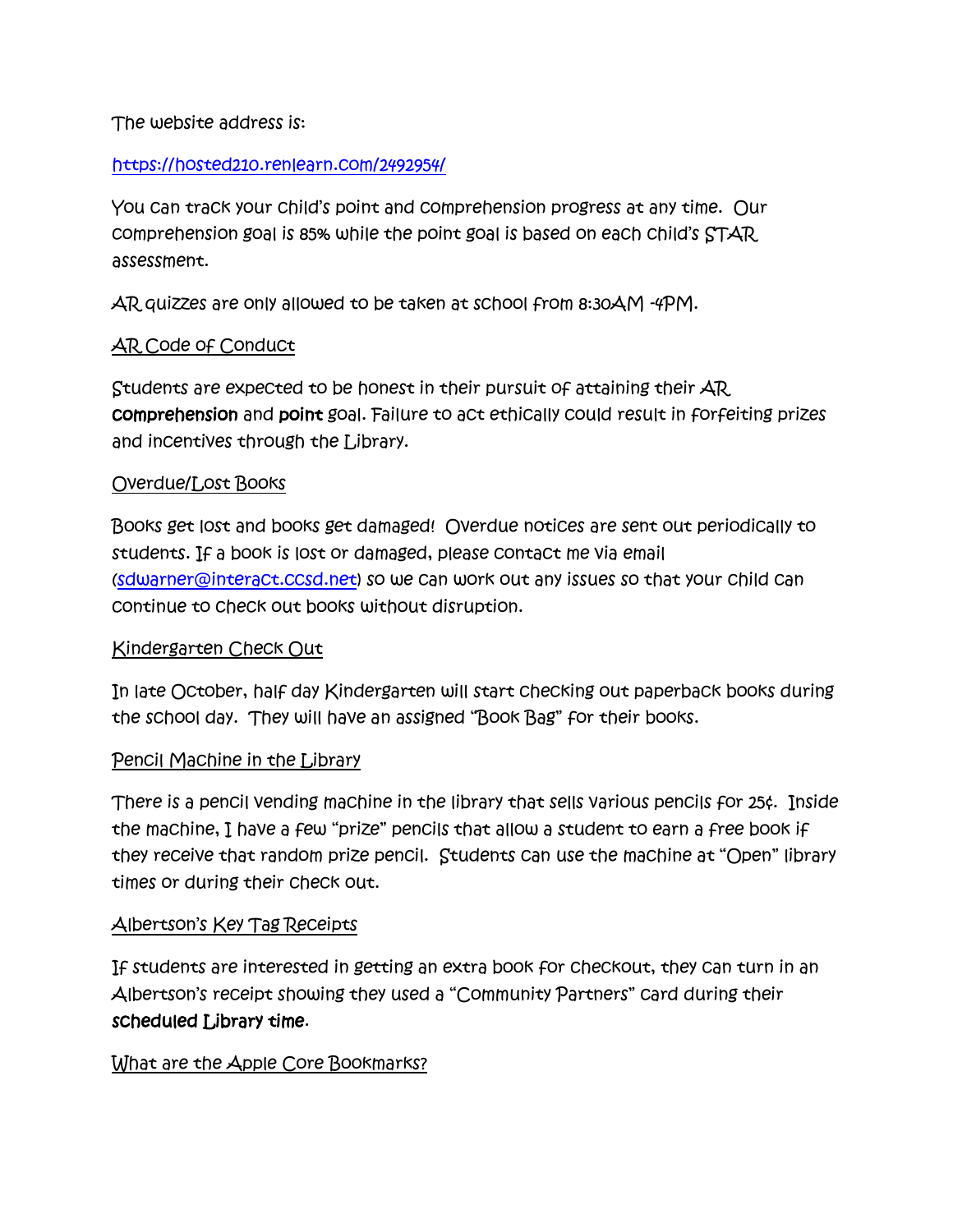Apple Core bookmarks are provided by CCSD. They are used to document twenty hours of reading. If your child completes this bookmark, they will receive a prize from the O'Roarke Library. Completed bookmarks would also be entered into a district wide raffle at end of the school year.

# Databases

CCSD offers a variety of databases. Check our Library homepage for login information.

# **Library Contract**

Parents/guardians are asked to fill out a contract for Library check out. This contract will grant permission for your child to check out books. If you do not want your child to check out please indicate that on the contract. A copy of the contract is below.